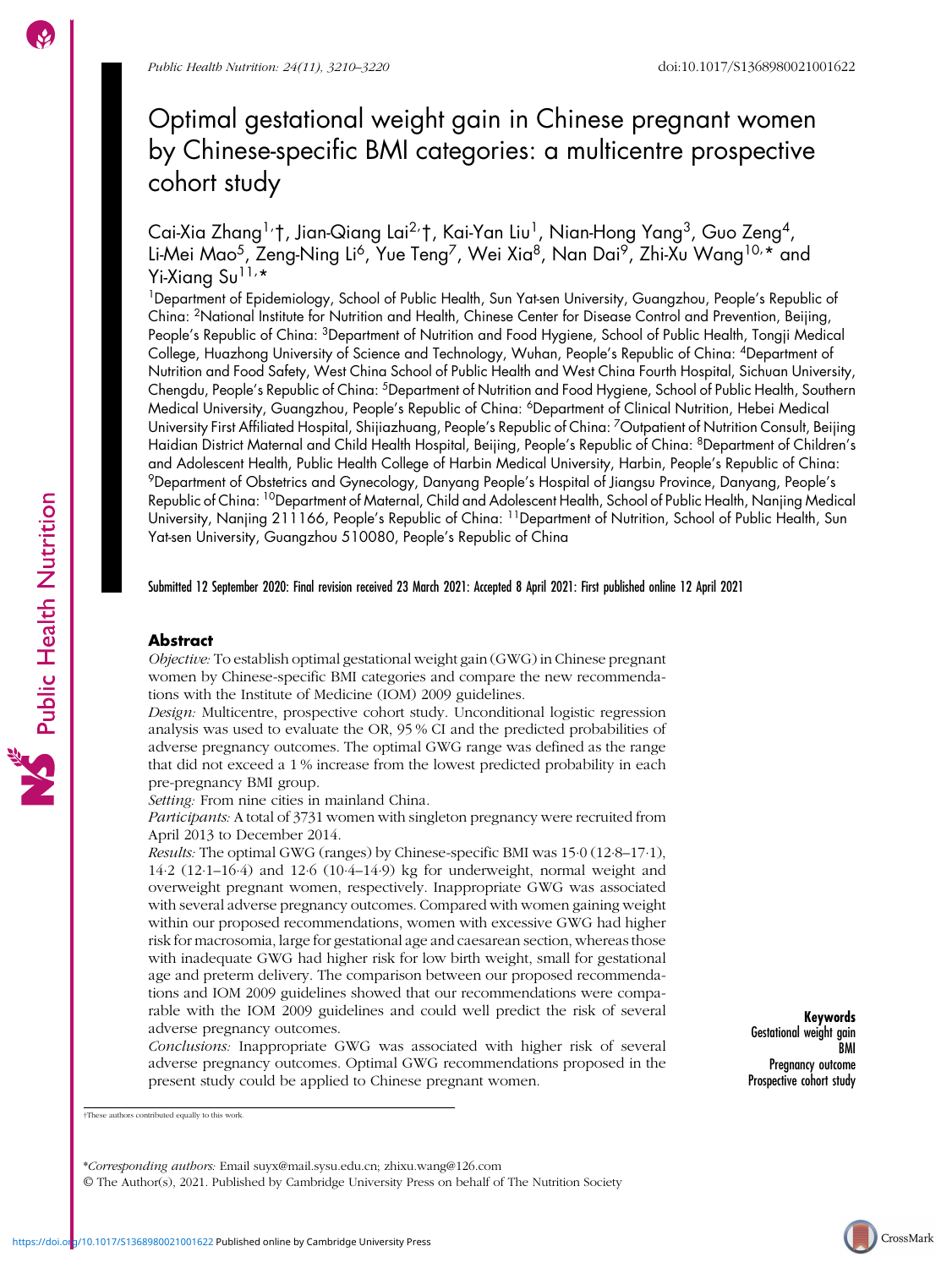# Gestational weight gain in Chinese women 3211

Gestational weight gain (GWG) has been reported to be essential for pregnancy outcomes. Excessive GWG increases the risks of maternal and neonatal complications, including gestational diabetes mellitus (GDM), hypertensive disorders, caesarean section, post-partum weight retention, macrosomia, large for gestational age (LGA) infants and offspring overweight/obesity $(1-5)$  $(1-5)$  $(1-5)$  $(1-5)$ . Inadequate GWG is linked with increased risks of small for gestational age (SGA) newborns, low birth weight (LBW) infants, preterm delivery and failure to initiate breast-feeding<sup> $(1,4)$  $(1,4)$ </sup>.

In recent years, there are an increasing number of overweight and obesity in China and other developing Asian countries<sup>([6\)](#page-9-0)</sup>. The prevalence of overweight<sup> $(7,8)$  $(7,8)$ </sup> and  $obeisty<sup>(9,10)</sup>$  $obeisty<sup>(9,10)</sup>$  $obeisty<sup>(9,10)</sup>$  $obeisty<sup>(9,10)</sup>$  $obeisty<sup>(9,10)</sup>$  among Chinese reproductive-aged women was 10–24 % and 2·6–9·2 %, respectively. On the other hand, almost 9·0 % women in China were underweight, whereas it was only  $2.0\%$  in the USA<sup>([11](#page-9-0))</sup>. Evidence has shown that women with higher pre-pregnancy BMI were more likely to have a series of adverse maternal and neonatal outcomes, such as macrosomia, LGA, caesarean section, GDM and gestational hypertension<sup> $(12-17)$  $(12-17)$  $(12-17)$ </sup>. In contrast, pregnant women with lower BMI were at increased risk for LBW, SGA, intrauterine growth-restricted infants and preterm delivery<sup> $(12,13,17)$  $(12,13,17)$  $(12,13,17)$  $(12,13,17)$ </sup>.

So far, there is no international consensus on the recommendation about GWG. The United States Institute of Medicine (IOM) revised new GWG guidelines according to the WHO BMI categories in 2009, considering the incidences and risks of several potential outcomes such as fetal growth, preterm birth, caesarean section, and maternal and offspring obesity<sup>([18](#page-9-0))</sup>. Due to the lack of official GWG recommendation for Chinese pregnant women, IOM 2009 GWG guideline was also used in China<sup>[\(19](#page-9-0))</sup>. However, the IOM guidelines are based mainly on Caucasian women, which may limit its generalisability to other populations. Moreover, the WHO BMI criterion may not be directly applicable to the Chinese populations, owing to racial difference in body composition and dietary habits between Chinese and Western populations. It has been reported that Asian women were more likely to have a lower BMI and a smaller GWG than those in Europe and North America<sup>([20](#page-9-0))</sup>. Given the variations in race ethnicity, diet and other factors between Chinese and Western populations, the appropriateness of using the IOM 2009 GWG recommendations for Chinese women should be examined.

Studies conducted in Hong Kong $(21)$  $(21)$  and New York $(22)$ calculated proper GWG among pregnant women with good pregnancy outcomes. More studies conducted in different countries and regions<sup> $(23-32)$  $(23-32)$  $(23-32)$  $(23-32)$  $(23-32)$ </sup> suggested optimal GWG with the lowest risk of various adverse pregnancy outcomes. However, to date, no study has been reported in China to create the optimal GWG considering multiple maternal and neonatal outcomes. Therefore, the purpose of this multicentre prospective study is to create the optimal GWG using a quantitative approach to estimate the total predicted probability of the composite maternal and neonatal outcomes. We aimed to define GWG ranges for Chinese women according to Chinese-specific BMI classification and to examine whether the proposed GWG ranges can improve pregnancy outcomes in comparison with IOM 2009 GWG guidelines.

# Materials and methods

# Study populations

This prospective study was conducted at hospitals of nine cities in mainland China, including Beijing, Wuhan, Chengdu, Shenzhen, Dongguan, Harbin, Shijiazhuang, Qingdao and Danyang, from April 2013 to December 2014. Pregnant women were considered eligible if they had regular prenatal care till delivery and maintained complete data during the study period. Inclusion criteria were as follows: women with Chinese nationality, aged 20–35 years, had a living singleton pregnancy and < 12 weeks pregnant. The subjects were excluded if they had a situation with pre-existing diabetes mellitus or hypertension, endocrine disease and other complications. Women with multiple pregnancy or with insufficient information about their height, pre-pregnancy weight and gestational weight were also excluded. A total of 3806 women were recruited. Due to the extreme small number of obese women  $(n 75)$ , we restricted our analysis to underweight  $(n 821)$ , normal weight  $(n 2503)$  and overweight women  $(n, 407)$ . Consequently, a total of 3731 women were included for the analysis (Fig. [1\)](#page-2-0).

#### Data collection

The baseline data were collected by trained interviewers through face-to-face interviews. A structured questionnaire was used to collect information on socio-demographic characteristics (e.g., maternal age, educational level, occupation and family income), pre-pregnancy body weight and self-reported height, lifestyle (e.g., regular and passive smoking, alcohol drinking, insomnia and physical activity), menstrual and reproductive history and history of diseases. Information on physical activity was obtained by asking subjects about their exercise frequency and classified as never, occasionally, sometimes and frequently. Insomnia disorder was defined as difficulties in initiating or maintaining sleep.

### Anthropometric measurement

The trained staffs measured the participant's weight with uniform standards at the first prenatal visit, the 12th gestational week, the 28th gestational week and prior to delivery. Pre-pregnancy BMI  $(kg/m^2)$  was calculated by dividing self-reported pre-pregnancy weight in kg by the square of the height in metres. According to the 'Guidelines for prevention and control of overweight and obesity in China<sup>,([33\)](#page-10-0)</sup>, maternal pre-pregnancy BMI was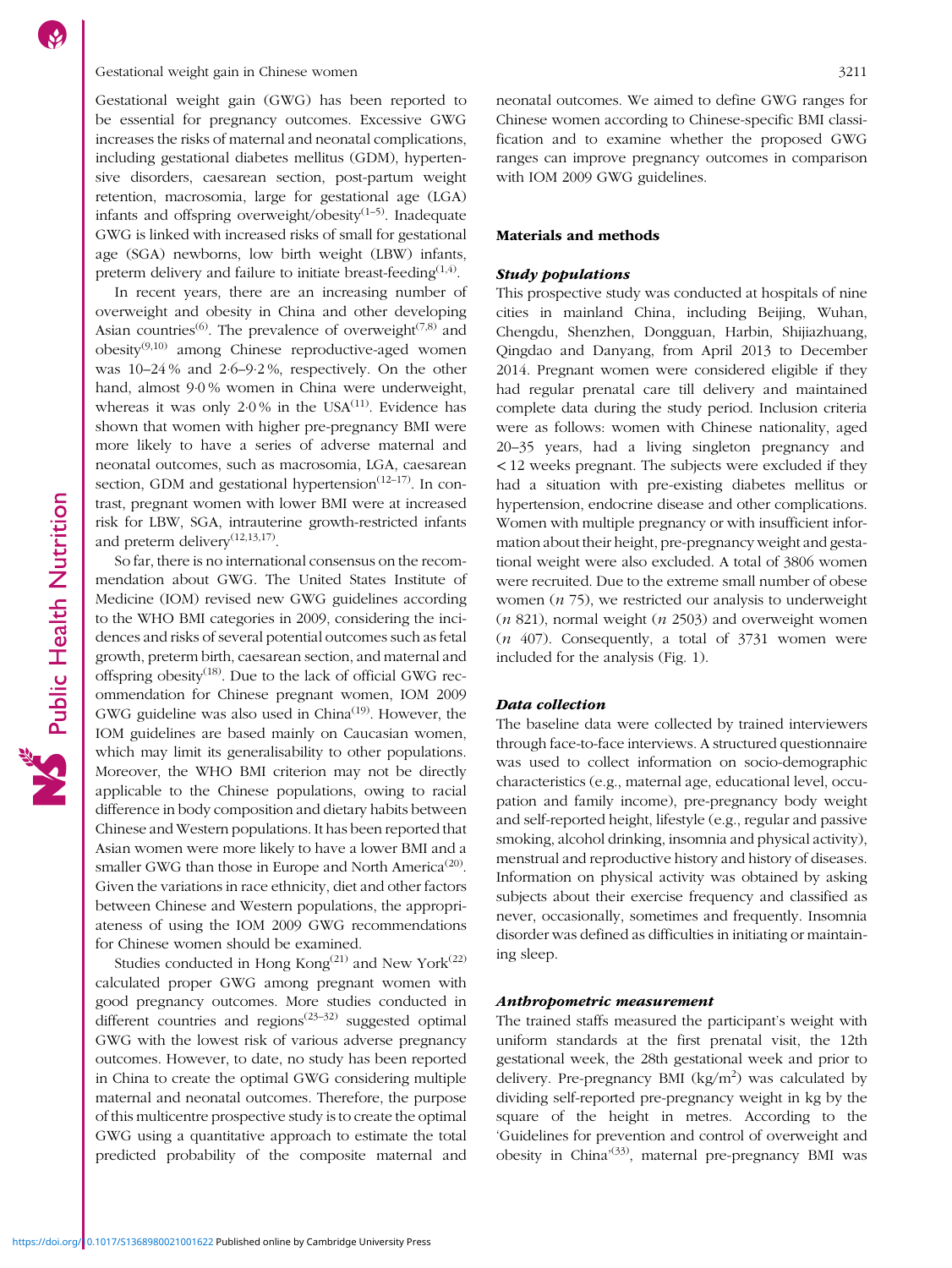<span id="page-2-0"></span>

Fig. 1 Study cohort flow chart. Letters A–I represented nine cities in mainland China (A, Beijing; B, Shijiazhuang; C, Chengdu; D, Wuhan; E, Dongguan; F, Shenzhen; G, Harbin; H, Danyang; I, Qingdao)

categorised as underweight (<18.5 kg/m<sup>2</sup>), normal weight (18·5–23·9 kg/m<sup>2</sup> ), overweight (24·0–27·9 kg/m2 ) and obesity ( $\geq 28.0 \text{ kg/m}^2$ ). Maternal GWG was calculated by subtracting the maternal pre-pregnancy weight from the last measured weight prior to delivery.

### Outcomes of interest

Information on maternal outcomes (including gestational hypertension, GDM and mode of delivery) and the neonatal outcomes (including birth weight and gestational age at delivery) was obtained from the medical records. Gestational age was determined from last menstrual period which was defined by ultrasound assessments. Preterm delivery was defined as delivery occurring before 37 completed weeks of gestation<sup> $(34)$ </sup>. Neonates with their birth

weight < 2500 g, between 2500 and 4000 g, equal to or greater than 4000 g were classified as LBW, normal birth weight and macrosomia, respectively<sup>[\(35\)](#page-10-0)</sup>. SGA and LGA neonates were defined as birth weights below the 10th percentile for gestational age and above the 90th percen-tile, respectively<sup>([36](#page-10-0))</sup>. Gestational hypertension was diagnosed when the pregnant woman had a blood pressure >  $140/90$  mmHg after 20th gestational week<sup>[\(37\)](#page-10-0)</sup>. GDM was diagnosed using the International Association of Diabetes in Pregnancy Study Groups criteria<sup>[\(38](#page-10-0))</sup>. The diagnosis of GDM was made when any of the following plasma glucose values are exceeded: fasting blood glucose ≥ 5·1 mmol/l, plasma glucose levels at 60 min  $\geq$ 10.0 mmol/l or at 120 min  $\geq$ 8.5 mmol/l following a 75 g oral glucose tolerance test at 24–28 gestational weeks. The mode of delivery was categorised as caesarean section and vaginal delivery.

### Statistical analysis

The comparisons of characteristics among subjects were conducted based on pre-pregnancy BMI groups. Continuous variables were expressed as mean values and standard deviations and evaluated using ANOVA test. Categorical variables were expressed as numbers (%, percentage) and evaluated by  $\chi^2$  test.

Macrosomia, LBW, LGA, SGA, preterm delivery, caesarean section, GDM and gestational hypertension were chosen as the important pregnancy outcomes which are known to be affected by GWG. Logistic regression models were used to obtain the predicted probabilities<sup> $(25)$  $(25)$  $(25)$ </sup> of the pregnancy outcomes relating to GWG in different pre-pregnancy BMI groups. The total predicted probabilities in different BMI groups were estimated by combining the predicted probabilities of pregnancy outcomes. To determine the optimal GWG value in different pre-pregnancy BMI groups, quadratic function model was used to improve the fitness of the relationship between GWG and the total predicted probability, as reported by a previous study<sup>[\(24\)](#page-10-0)</sup>. The optimal GWG range was defined as the range that did not exceed a 1 % increase from the lowest predicted probability<sup>([24](#page-10-0))</sup>.

The IOM 2009 GWG guidelines recommended 12·5–18 kg for underweight (pre-pregnancy BMI  $\langle 18.5 \text{ kg/m}^2 \rangle$ , 11.5–16.0 kg for normal weight (pre-pregnancy BMI 18·5–24·9 kg/m<sup>2</sup> ), 7·0–11·5 kg for overweight (pre-pregnancy BMI 25-29.9 kg/m<sup>2</sup>) and 5–9·1 kg for obese (pre-pregnancy BMI $\geq$  30·0 kg/m<sup>2</sup>) pregnant women classified by WHO BMI categories<sup>[\(39\)](#page-10-0)</sup>. According to the IOM 2009 GWG guidelines and our proposed recommendations, excessive GWG group was defined as GWG above the upper range of the recommendations, whereas inadequate GWG group was defined as GWG below the lower range of the recommendations. All other women were classified as having adequate GWG.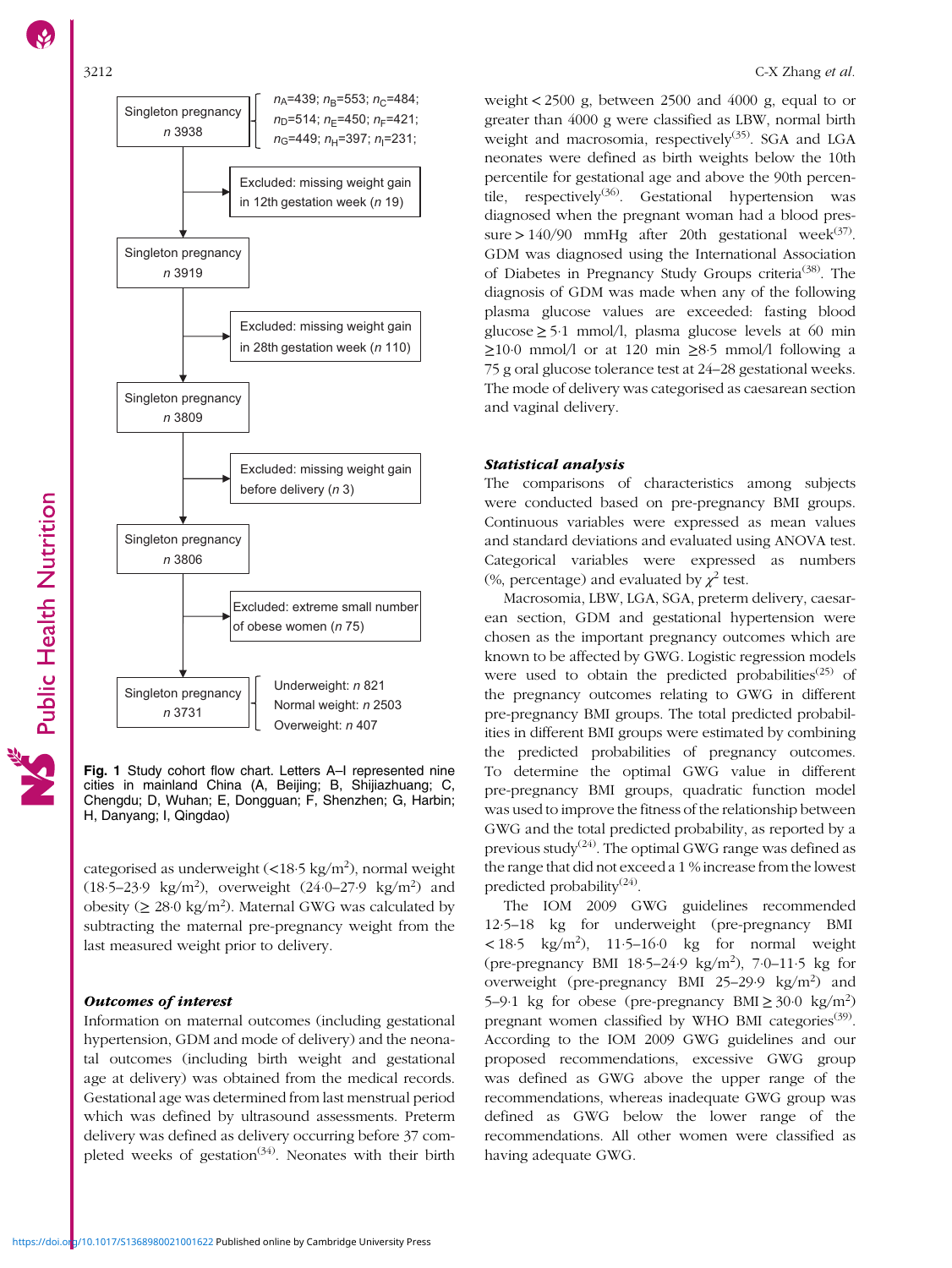#### Gestational weight gain in Chinese women 3213

OR and 95 % CI of the associations between pre-pregnancy BMI groups, GWG groups and pregnancy outcomes were calculated using multivariable unconditional logistic regression models. Confounding factors, selected based on the literatures and the comparison between pre-pregnancy BMI groups, included maternal age (continuous), parity (primiparous or multiparous), gestational age of delivery (for macrosomia and LBW), family history of diabetes (for GDM) or family history of hypertension (for gestational hypertension). Moreover, the comparison between the association of pregnancy outcomes with GWG categorised by our proposed recommendations and IOM 2009 GWG guidelines was performed using logistic analyses. Women with adequate GWG judged by our proposed recommendations or IOM 2009 GWG guidelines were separately served as the reference group. Positive and negative predictive values, sensitivity, specificity and AUC for detecting adverse pregnancy outcomes were calculated for our proposed recommendations and IOM 2009 GWG guidelines.

All  $P$  values are two sided, and  $P$  values of <0.05 were considered as statistically significant. Statistical analyses were performed using SPSS 25.0.

# Results

Public Health Nutrition

The maternal and neonatal characteristics in different prepregnancy BMI groups are shown in Table [1](#page-4-0). The majority of pregnant women had a normal weight (67·1 %), 22·0 % were underweight and 10·9 % were overweight. Overweight women had less GWG than underweight and normal weight women. More overweight women had a family history of diabetes or hypertension than underweight women. The proportion of primiparous women decreased with higher pre-pregnancy BMI. The prevalence of gestational hypertension, GDM, caesarean section, LGA and macrosomia increased with higher prepregnancy BMI. The prevalence of SGA decreased with increasing pre-pregnancy BMI. No significant differences were observed between the three groups in terms of educational level, occupation, family income, alcohol drinking, active and passive smoking, insomnia situation, physical activity and LBW  $(P > 0.05)$ .

The association between pre-pregnancy BMI and maternal and neonatal outcomes is shown in Table [2.](#page-5-0) Compared with normal weight women, overweight women had an increased risk of macrosomia, LGA, preterm delivery, caesarean section, GDM and gestational hypertension, with adjusted OR of 2·07 (95 % CI 1·51, 2·84), 1·77 (95 % CI 1·34, 2·35), 1·92 (95 % CI 1·22, 3·03), 1·36 (95 % CI 1·10, 1·69), 1·40 (95 % CI 1·05, 1·88) and 1·87 (95 % CI 1·10, 3·17), respectively. By contrast, underweight women had a significantly lower risk of macrosomia (OR 0·46; 95 % CI 0·31, 0·68), LGA (OR 0·53; 95 % CI 0·38, 0·73), caesarean section (OR 0·79; 95 % CI 0·67, 0·93) and GDM (OR 0·72; 95 % CI 0·54, 0·96) compared with normal weight women.

Figure [2](#page-5-0) shows the associations between GWG and predicted probability of maternal and neonatal outcomes in different pre-pregnancy BMI groups. Higher GWG was associated with a lower risk of LBW, SGA, preterm delivery and GDM, whereas higher GWG was associated with a higher risk of macrosomia, LGA, caesarean section and gestational hypertension.

The total predicted probability of composite maternal and neonatal outcomes in relation to GWG in quadratic function model stratified by pre-pregnancy BMI categories is shown in Table [3](#page-5-0) and Fig. [3](#page-6-0). The predicted probability of composite adverse outcomes showed a U-shaped curve with increasing GWG for all BMI groups. The total predicted probability of composite adverse outcomes was lowest at 15·0, 14·2 and 12·6 kg, which were defined as optimal GWG values for underweight, normal weight and overweight women, respectively. The optimal GWG ranges, defined as an increased risk  $\lt 1\%$  compared with optimal GWG, were 12·8–17·1 kg for underweight pregnant women, 12·1–16·4 kg for normal weight pregnant women and 10·4–14·9 kg for overweight pregnant women, respectively.

Table [4](#page-7-0) shows the results of the associations between multiple maternal and neonatal outcomes and GWG categorised based on our proposed recommendations and IOM 2009 GWG guidelines. Compared with pregnant women with adequate GWG judged by our proposed recommendations, excessive GWG was positively associated with the risk of macrosomia, LGA and caesarean section, with OR of 2·44 (95 % CI 1·82, 3·27), 2·04 (95 % CI 1·60, 2·62) and 1·43 (95 % CI 1·24, 1·66), respectively, whereas inadequate GWG was associated with higher risks for LBW, SGA and preterm delivery, with OR of 2·66 (95 % CI 1·34, 5·26), 2·02 (95 % CI 1·40, 2·93) and 1·56 (95 % CI 1·04, 2·34), respectively. The corresponding OR in comparison with pregnant women with adequate GWG judged by the IOM 2009 GWG guidelines were 2·63 (95 % CI 1·93, 3·60) for macrosomia, 2·26 (95 % CI 1·74, 2·93) for LGA, 1·35 (95 % CI 1·17, 1·56) for caesarean section, 2·64 (95 % CI 1·31, 5·33) for LBW, 2·03 (95 % CI 1·38, 2·96) for SGA and 1·61 (95 % CI 1·02, 2·53) for preterm delivery, respectively.

Our proposed recommendations exhibited similar predictive values for adverse pregnancy outcomes to those of the IOM 2009 GWG guidelines. All of the AUC values of different pregnancy outcomes predicted by our cut-off value were  $> 0.50$  (AUC ranged from 0.542 to 0.635, all  $P < 0.05$ ) (Table [5](#page-8-0)).

#### Discussion

The current study examined the proper GWG for each prepregnancy BMI category according to Chinese-specific BMI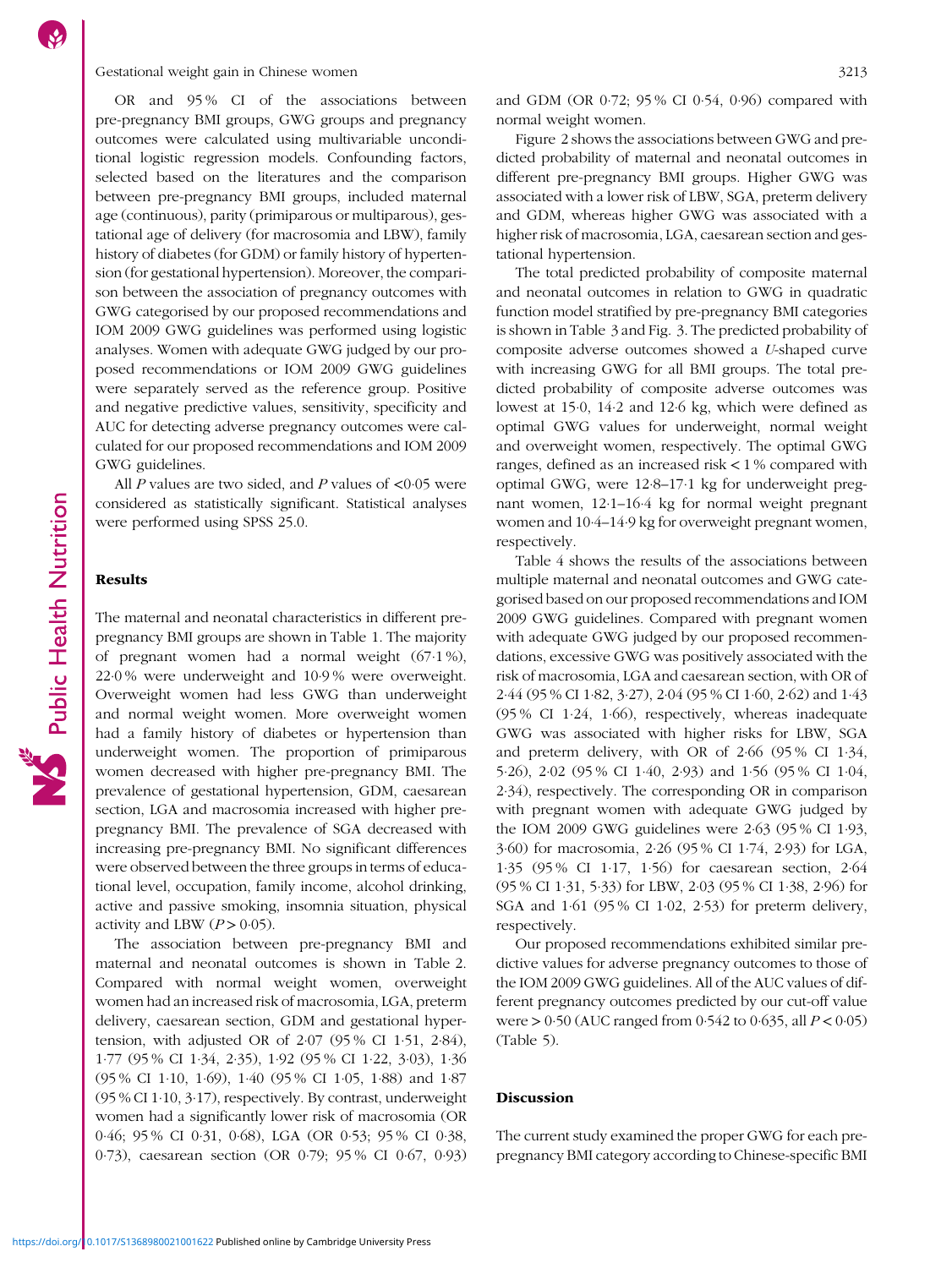<span id="page-4-0"></span>Table 1 Characteristics of the studied population according to Chinese-specific BMI categories (n 3731)

|                                          | Pre-pregnancy BMI classification (kg/m <sup>2</sup> ) |                       |                                |               |                             |                |                   |  |
|------------------------------------------|-------------------------------------------------------|-----------------------|--------------------------------|---------------|-----------------------------|----------------|-------------------|--|
|                                          |                                                       | Underweight<br>< 18.5 | Normal weight<br>$18.5 - 23.9$ |               | Overweight<br>$24.0 - 27.9$ |                |                   |  |
| Variables                                | n                                                     | $\%$                  | n                              | $\%$          | n                           | $\%$           | $P^*$             |  |
| No. of subjects                          | 821                                                   | 22.0                  | 2503                           | 67.1          | 407                         | 10.9           |                   |  |
| Age (years)                              |                                                       |                       |                                |               |                             |                | 0.002             |  |
| Mean                                     | 27.0                                                  |                       | 28.0                           |               | 28.8                        |                |                   |  |
| <b>SD</b>                                | $3-0$                                                 |                       | 3.2                            |               | 3.4                         |                |                   |  |
| Pre-pregnancy BMI (kg/m <sup>2</sup> )   |                                                       |                       |                                |               |                             |                | < 0.001           |  |
| Mean                                     | 17.5                                                  |                       | 20.8                           |               | 25.4                        |                |                   |  |
| <b>SD</b>                                | 0.8                                                   |                       | 1.4                            |               | $1-0$                       |                |                   |  |
| GWG (total) (kg)                         | 16.9                                                  |                       | $16-5$                         |               | $15-1$                      |                | 0.001             |  |
| Mean                                     | 4.4                                                   |                       | 4.7                            |               | 5.2                         |                |                   |  |
| SD                                       |                                                       |                       |                                |               |                             |                |                   |  |
| Gestational week at delivery             |                                                       |                       |                                |               |                             |                | 0.019             |  |
| Mean<br><b>SD</b>                        | 39.1<br>1.3                                           |                       | 39.1<br>1.3                    |               | 38.9<br>1.5                 |                |                   |  |
|                                          |                                                       |                       |                                |               |                             |                | < 0.001           |  |
| Birth weight (g)                         | $3-3$                                                 |                       | 3.4                            |               | 3.5                         |                |                   |  |
| Mean                                     | 0.4                                                   |                       | 0.4                            |               | 0.5                         |                |                   |  |
| SD                                       |                                                       |                       |                                |               |                             |                |                   |  |
| Occupation                               | 24                                                    | 2.9                   | 77                             | $3-1$         | 10                          | 2.5            | 0.050             |  |
| Administrative staff                     |                                                       | 67.4                  |                                | 71.4          |                             |                |                   |  |
| <b>Blue-collar workers</b>               | 553                                                   | 29.7                  | 1786<br>640                    | 25.6          | 270<br>127                  | 66.3<br>31.2   |                   |  |
| Peasants/others                          | 244                                                   |                       |                                |               |                             |                | 0.427             |  |
| <b>Education level</b>                   |                                                       |                       | 6                              | 0.2           | $\mathbf 0$                 |                |                   |  |
| Elementary school/less                   | 4<br>41                                               | 0.5                   |                                |               |                             |                |                   |  |
| Middle school                            |                                                       | $5-0$                 | 152                            | $6 - 1$       | 27                          | $6-6$          |                   |  |
| High school                              | 133                                                   | 16.2                  | 379                            | 15.1          | 67                          | $16-5$         |                   |  |
| Junior college                           | 280                                                   | 34.1                  | 802                            | 32.0          | 141                         | $34-6$         |                   |  |
| College or above                         | 363                                                   | 44.2                  | 1164                           | 46.5          | 172                         | 42.3           |                   |  |
| Family income (Yuan)                     |                                                       |                       |                                |               |                             |                | 0.631             |  |
| $≤1000$                                  | 3                                                     | 0.4                   | 16                             | 0.6           | $\mathbf{1}$                | 0.2            |                   |  |
| 1001-2999                                | 100                                                   | 12.2                  | 335                            | $13-4$        | 58                          | 14.3           |                   |  |
| 3000-4999                                | 280                                                   | 34.1                  | 839                            | 33.5          | 141                         | $34-6$         |                   |  |
| 5000-9999                                | 291                                                   | 35.4                  | 914                            | 36.5          | 151                         | 37.1           |                   |  |
| >10000                                   | 147                                                   | 17.9                  | 399                            | 15.9          | 56                          | $13-8$         |                   |  |
| Parity                                   |                                                       |                       |                                |               |                             |                | 0.011             |  |
| 0                                        | 563<br>258                                            | 68.6                  | 1640<br>863                    | 65.5<br>34.5  | 244                         | $60-0$<br>40.0 |                   |  |
| $\geq$ 1                                 |                                                       | 31.4                  |                                |               | 163                         |                |                   |  |
| Alcohol drinking                         | 12                                                    | 1.5                   | 28                             | $1-1$         | 6                           | 1.5            | 0.665             |  |
| Active smoking                           | 18                                                    | 2.2                   | 41                             | 1.6           | 9                           | 2.2            | 0.485             |  |
| Passive smoking                          | 269                                                   | 32.8                  | 757                            | 30.2          | 135                         | 33.2           | 0.255             |  |
| Insomnia                                 | 42<br>119                                             | $5-1$<br>14.5         | 116<br>414                     | 4.6<br>$16-5$ | 21<br>74                    | 5.2<br>18.2    | 0.801<br>0.210    |  |
| Physical activity                        |                                                       | 9.3                   | 307                            | 12.3          | 75                          |                |                   |  |
| Family history of diabetes               | 76                                                    |                       |                                | 27.6          |                             | 18.4           | $<$ 0 $\cdot$ 001 |  |
| Family history of hypertension           | 187                                                   | 23.3                  | 680                            |               | 153                         | $38 - 7$       | $<$ 0.001         |  |
| Macrosomia ( $\geq$ 4000 g)              | 32                                                    | 3.9                   | 212                            | 8.5           | 62                          | 15.2           | < 0.001           |  |
| Low birth weight $(\leq 2500 \text{ g})$ | 19                                                    | 2.3                   | 45                             | 1.8           | 9                           | 2.2            | 0.602             |  |
| Large for gestational age                | 47                                                    | 5.7                   | 274                            | 10.9          | 76                          | 18.7           | < 0.001           |  |
| Small for gestational age                | 55                                                    | $6 - 7$<br>2.8        | 122                            | 4.9           | 14                          | $3-4$<br>6.4   | 0.032             |  |
| Preterm delivery                         | 23                                                    |                       | 83                             | 3.3           | 26                          |                | 0.003             |  |
| Caesarean section                        | 329                                                   | 40.1                  | 1183                           | 47.3          | 226                         | $55-5$         | $<$ 0 $\cdot$ 001 |  |
| Gestational diabetes                     | 65                                                    | 7.9                   | 295                            | 11.8          | 69                          | 17.0           | $<$ 0 $\cdot$ 001 |  |
| Gestational hypertension                 | 14                                                    | 1.7                   | 58                             | 2.3           | 20                          | 4.9            | 0.002             |  |

GWG, gestational weight gain.

\*Continuous variables were evaluated using ANOVA test and categorical variables were evaluated by  $\chi^2$  test.

classification. The results showed that inappropriate GWG was associated with higher risk of several maternal and neonatal outcomes. The optimal GWG (ranges) proposed in the present study was 15·0 kg (12·8–17·1) for underweight pregnant women, 14·2 kg (12·1–16·4) for normal weight pregnant women and 12·6 kg (10·4–14·9) for overweight pregnant women. The comparison between our proposed recommendations and IOM 2009 GWG

guidelines showed that these two recommendations were comparable in predicting adverse pregnancy outcomes.

The distribution of pre-pregnancy BMI categories in the present study was consistent with the result of another multicentre study, with 18·9 % in the underweight and 11·1 % in the overweight, respectively<sup>[\(9](#page-9-0))</sup>. Pre-pregnancy BMI was an independent predictor of pregnancy outcomes. In accordance with most of the previous studies<sup> $(12-16)$  $(12-16)$  $(12-16)$  $(12-16)$  $(12-16)$ </sup>, our study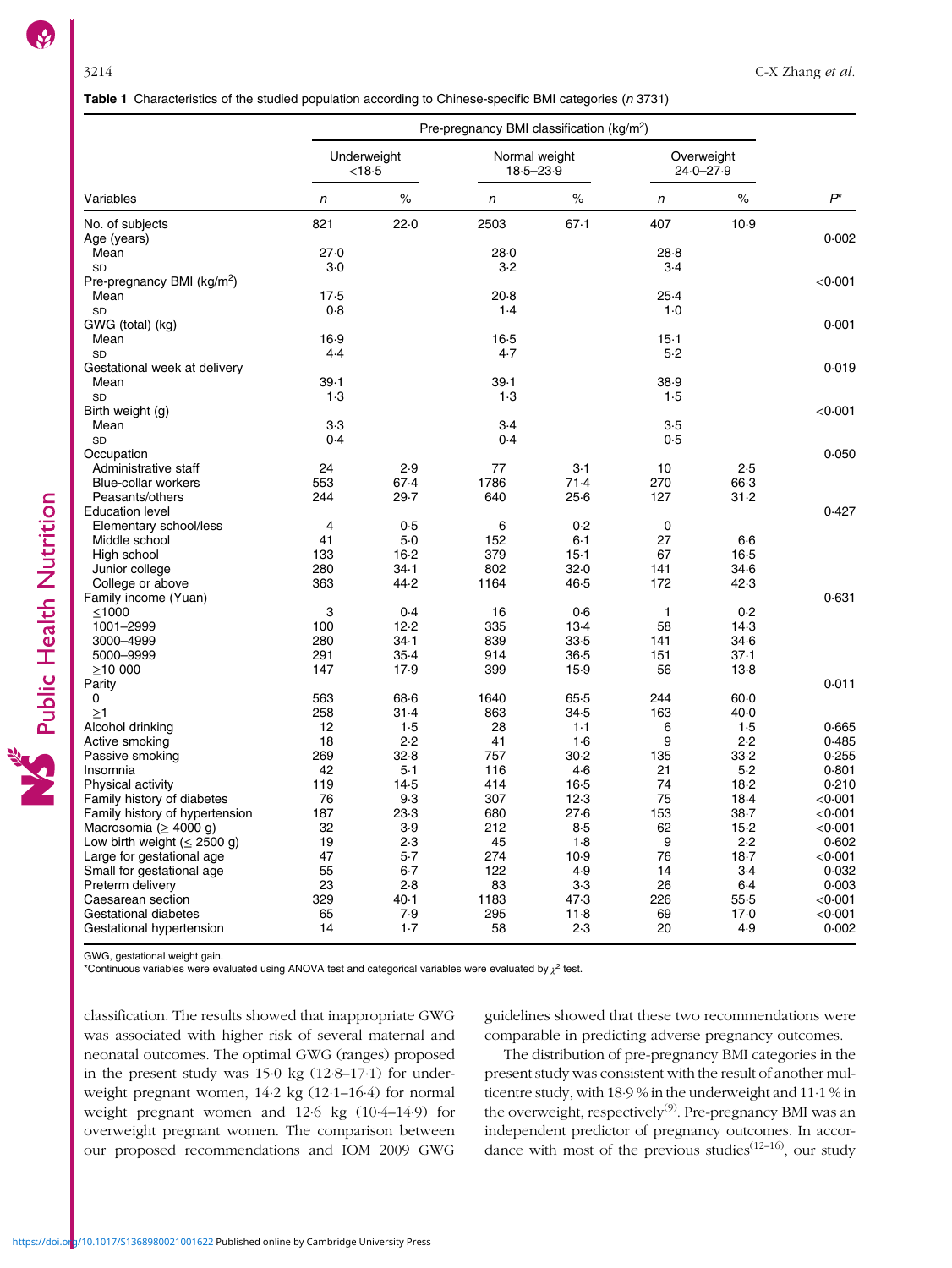### <span id="page-5-0"></span>Table 2 OR and 95 % CI of the association between pre-pregnancy BMI and maternal and neonatal outcomes (<sup>n</sup> 3731)

|                          |                          |           | Underweight |               |           | Overweight |                    |
|--------------------------|--------------------------|-----------|-------------|---------------|-----------|------------|--------------------|
| Pregnancy outcomes       |                          | <b>OR</b> | 95 % CI     | Normal weight | <b>OR</b> | 95 % CI    | $P_{\text{trend}}$ |
| Macrosomia               | No. of cases             | 32        |             | 212           | 62        |            |                    |
|                          | Crude OR                 | 0.44      | 0.30, 0.64  | 1.00          | 1.94      | 1.43, 2.63 | < 0.001            |
|                          | Adjusted OR*             | 0.46      | 0.31, 0.68  | 1.00          | 2.07      | 1.51, 2.84 | < 0.001            |
| <b>LBW</b>               | No. of cases             | 19        |             | 45            | 9         |            |                    |
|                          | Crude OR                 | 1.29      | 0.75, 2.23  | 1.00          | 1.24      | 0.60, 2.55 | 0.690              |
|                          | Adjusted OR*             | 1.32      | 0.70, 2.46  | 1.00          | 0.62      | 0.26, 1.51 | 0.143              |
| LGA                      | No. of cases             | 47        |             | 274           | 76        |            |                    |
|                          | Crude OR                 | 0.49      | 0.36, 0.68  | 1.00          | 1.87      | 1.41, 2.47 | < 0.001            |
|                          | Adjusted OR <sup>+</sup> | 0.53      | 0.38, 0.73  | 1.00          | 1.77      | 1.34, 2.35 | < 0.001            |
| <b>SGA</b>               | No. of cases             | 55        |             | 122           | 14        |            |                    |
|                          | Crude OR                 | 1.40      | 1.01, 1.95  | 1.00          | 0.70      | 0.40, 1.22 | 0.009              |
|                          | Adjusted OR <sup>+</sup> | 1.35      | 0.97, 1.88  | 1.00          | 0.72      | 0.41, 1.27 | 0.022              |
| Preterm delivery         | No. of cases             | 23        |             | 83            | 26        |            |                    |
|                          | Crude OR                 | 0.84      | 0.53, 1.34  | 1.00          | 1.99      | 1.26, 3.13 | 0.005              |
|                          | Adjusted OR <sup>+</sup> | 0.88      | 0.55, 1.41  | 1.00          | 1.92      | 1.22, 3.03 | 0.013              |
| Caesarean section        | No. of cases             | 329       |             | 1183          | 226       |            |                    |
|                          | Crude OR                 | 0.75      | 0.64, 0.88  | 1.00          | 1.43      | 1.16, 1.77 | < 0.001            |
|                          | Adjusted OR <sup>+</sup> | 0.79      | 0.67, 0.93  | 1.00          | 1.36      | 1.10, 1.69 | < 0.001            |
| <b>GDM</b>               | No. of cases             | 65        |             | 295           | 69        |            |                    |
|                          | Crude OR                 | 0.64      | 0.49, 0.85  | 1.00          | 1.53      | 1.15, 2.03 | < 0.001            |
|                          | Adjusted OR‡             | 0.72      | 0.54, 0.96  | 1.00          | 1.40      | 1.05, 1.88 | < 0.001            |
| Gestational hypertension | No. of cases             | 14        |             | 58            | 20        |            |                    |
|                          | Crude OR                 | 0.73      | 0.41, 1.32  | 1.00          | 2.18      | 1.30, 3.66 | 0.002              |
|                          | Adjusted OR <sub>§</sub> | 0.85      | 0.47, 1.55  | 1.00          | 1.87      | 1.10, 3.17 | 0.030              |

LBW, low birth weight; LGA, large for gestational age; SGA, small for gestational age; GDM, gestational diabetes mellitus.

\*Adjusted for maternal age, parity and gestational age. †Adjusted for maternal age and parity.

‡Adjusted for maternal age, parity and family history of diabetes.

§Adjusted for maternal age, parity and family history of hypertension.



Fig. 2 Predicted probabilities of macrosomia ( ), low birth weight ( ), preterm delivery ( ), small for gestational age ( ), large for gestational age  $(--)$ , caesarean section  $(---)$ , gestational diabetes mellitus  $(---)$  and gestational hypertension  $(---)$  with increasing gestational weight gain, stratified by pre-pregnancy BMI (underweight, n 821; normal weight, n 2503; overweight, n 407)

| Table 3 The quadratic function models and the optimal GWG corresponding to the lowest total predicted probability of combining adverse |  |
|----------------------------------------------------------------------------------------------------------------------------------------|--|
| pregnancy outcomes, according to pre-pregnancy Chinese-specific BMI categories                                                         |  |

| <b>BMI</b> category | RΫ    | Quadratic function model          | Optimal GWG (kg)* |               |  |  |
|---------------------|-------|-----------------------------------|-------------------|---------------|--|--|
| Underweight         | 0.998 | $Y = 0.0015x^2 - 0.0432x + 1.005$ | 15.0              | $12.8 - 17.1$ |  |  |
| Normal weight       | 0.999 | $Y = 0.0019x^2 - 0.0529x + 1.235$ | 14.2              | $12.1 - 16.4$ |  |  |
| Overweight          | 0.980 | $Y = 0.0023x^2 - 0.0571x + 1.528$ | 12.6              | $10.4 - 14.9$ |  |  |

GWG, gestational weight gain; Y, total predicted probability; x, GWG.

\*The lower and upper margins of the GWG range represented that total predicted risk of composite adverse outcomes (macrosomia, LBW, LGA, SGA, preterm delivery, caesarean section, GDM and gestational hypertension) did not exceed a 1 % increase from the lowest total predicted probability.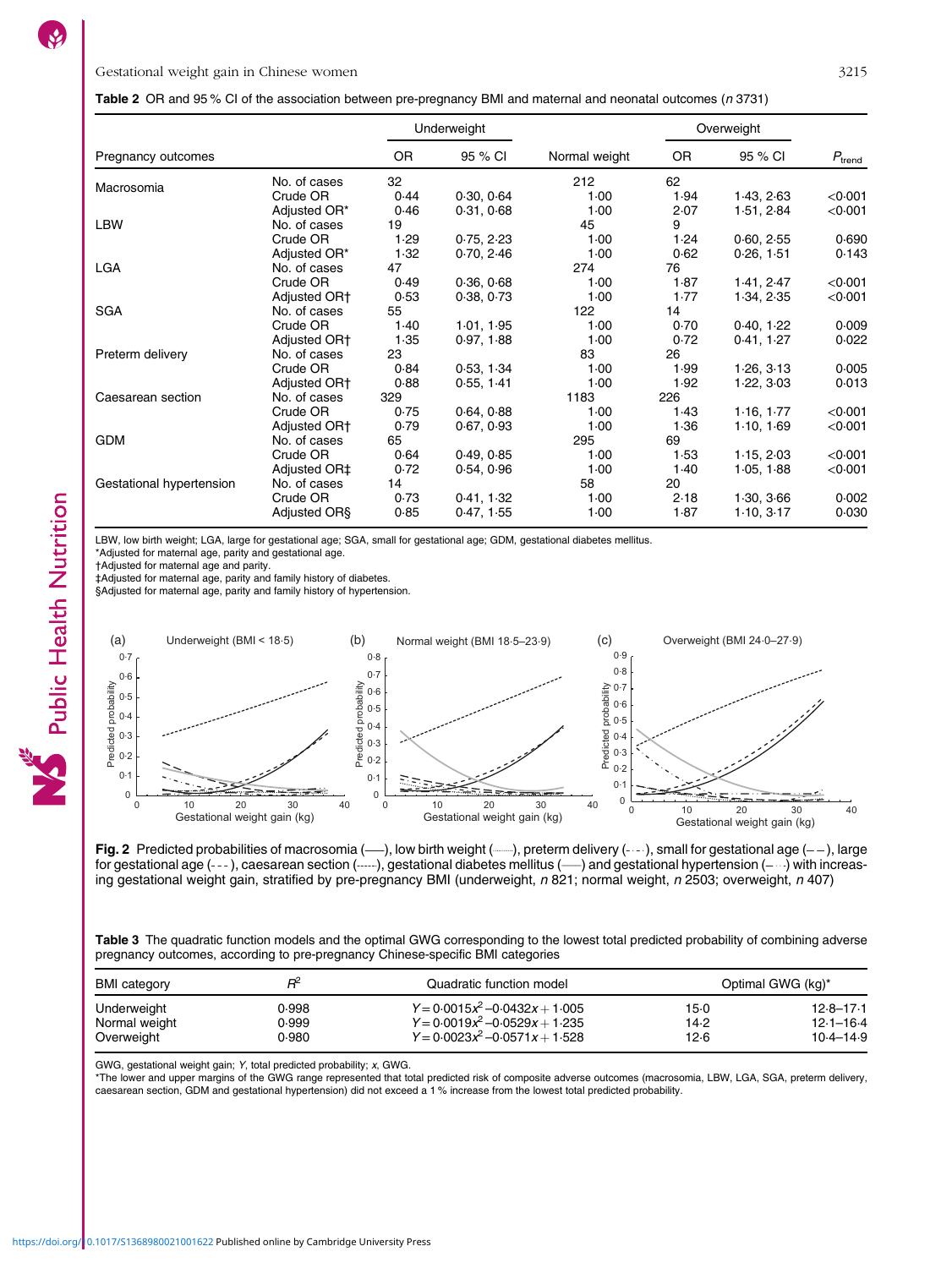<span id="page-6-0"></span>

Fig. 3 Total predicted probability of adverse pregnancy outcomes (including gestational hypertension, gestational diabetes mellitus, caesarean section, macrosomia, low birth weight, preterm delivery, small for gestational age and large for gestational age) by gestational weight gain, stratified by pre-pregnancy BMI (-, underweight, n 821, BMI < 18.5; -, normal weight, n 2503, BMI 18-5-23.9;  $--$ , overweight, n 407, BMI 24 $-0-27.9$ )

showed that a significantly higher proportion of overweight women experienced adverse maternal and neonatal outcomes, such as macrosomia, LGA, caesarean section, GDM and gestational hypertension, whereas the risk of SGA decreased with increasing pre-pregnancy BMI. No significant difference was noted in the risk of LBW in relation to pre-pregnancy BMI. This might be due to the small proportion of LBW in the subgroup population.

The GWG recommendations varied by national origin. One study including 2702 Korean women reported that the optimal GWG was considerably higher and wider than recommended by IOM 2009 GW $G^{(28)}$  $G^{(28)}$  $G^{(28)}$ . However, the optimal GWG among Japanese pregnant women was narrower than that of the IOM 2009  $GWG^{(24)}$  $GWG^{(24)}$  $GWG^{(24)}$ . In the present study, the suggested GWG defined for underweight and normal weight women was generally similar to IOM 2009 GWG guidelines, although it was a little narrower than that of the IOM 2009 guidelines. However, the suggested GWG defined for overweight women was considerably higher than that of the IOM 2009 GWG guidelines. In the current study, we could not determine the appropriate GWG for obese women due to the small sample size. The intrinsic ethnic, population and regional differences among Chinese women and other populations might have a potential effect on the weight gain profile.

So far, no consensus has been reached on the method of defining optimal GWG among pregnant women. Optimal GWG has been examined in some epidemiological studies, of which varied in statistical methods, selected adverse maternal and infant outcomes[\(22](#page-9-0)[,25,26,31,40](#page-10-0)–[43](#page-10-0)). Recommendations made in Hong Kong $(21)$  $(21)$  $(21)$  and New York $(22)$  $(22)$ 

were derived from women with good pregnancy outcomes. However, this might be not reliable for the general population owing to the exclusion of women and infants with any adverse pregnancy outcome. Some studies<sup>[\(25,26,32,39,44](#page-10-0))</sup> highlighted the importance of fetal growth to determine the GWG. But more studies<sup> $(24,27-29,45)$  $(24,27-29,45)$  $(24,27-29,45)$  $(24,27-29,45)$  $(24,27-29,45)$  $(24,27-29,45)$ </sup> emphasised the importance of both maternal and neonatal pregnancy outcomes. The IOM 2009 GWG guidelines were established according to the lowest prevalence of the commonly pregnancy outcomes from various large studies<sup> $(18)$ </sup>. A meta-analysis of twenty-five cohort studies from Europe and North America examined optimal GWG ranges with consideration of composite adverse outcomes like preeclampsia, gestational hypertension, gestational diabetes, caesarean delivery, preterm birth, SGA and  $LGA<sup>(45)</sup>$  $LGA<sup>(45)</sup>$  $LGA<sup>(45)</sup>$ . In the present study, a quantitative approach was used to estimate the total predicted probability of the composite maternal and neonatal outcomes, including macrosomia, LBW, LGA, SGA, preterm delivery, caesarean section, GDM and gestational hypertension.

It has been suggested that different countries need to have their own BMI classification criteria based on their own morbidity and mortality data<sup>[\(46\)](#page-10-0)</sup>. Previous studies creating GWG are based on different pre-pregnancy BMI. The IOM 2009 GWG guidelines used WHO BMI categories to classify pregnant women to underweight (BMI < 18.5), normal weight  $(18.5 \leq BMI < 24.9)$ , overweight  $(25.0 \leq BMI \leq 29.9)$  and obese  $(BMI \geq 30.0)$ women. The pre-pregnancy BMI used in the Korean population was classified according to Asia-specific standards from the WHO as follows: underweight (BMI < 18·5), normal weight  $(18.5 \leq BMI < 23)$ , overweight  $(23 \leq BMI < 25)$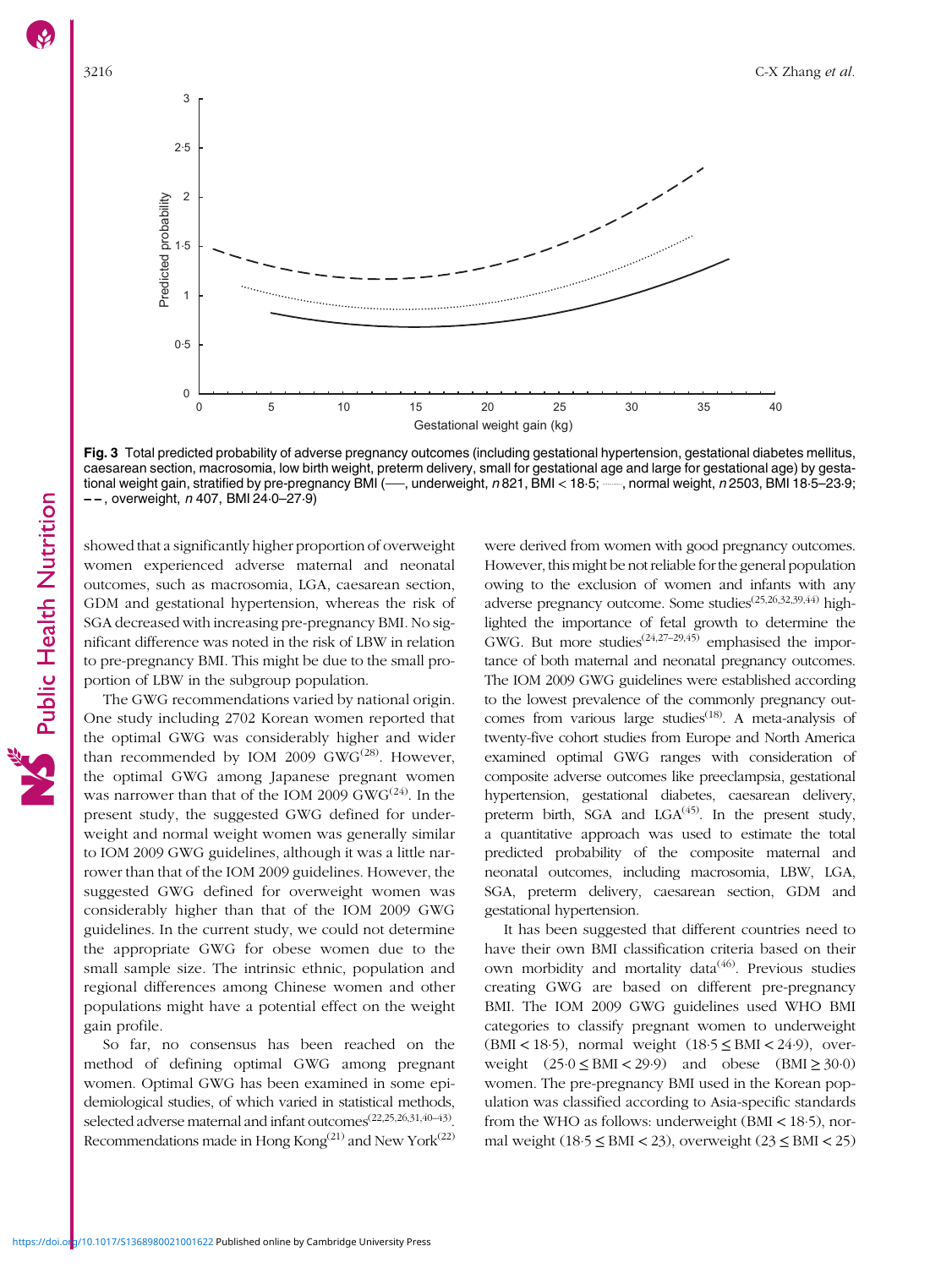

|                          |                          | Our proposed GWG categories |            |          |           |            |                    |            | IOM 2009 GWG categories |          |           |            |                 |  |
|--------------------------|--------------------------|-----------------------------|------------|----------|-----------|------------|--------------------|------------|-------------------------|----------|-----------|------------|-----------------|--|
| Pregnancy outcome        |                          | Inadequate                  |            |          | Excessive |            |                    | Inadequate |                         |          | Excessive |            |                 |  |
|                          |                          | <b>OR</b>                   | 95 % CI    | Adequate | <b>OR</b> | 95 % CI    | $P_{\text{trend}}$ | <b>OR</b>  | 95 % CI                 | Adequate | <b>OR</b> | 95 % CI    | $P_{\rm trend}$ |  |
| Macrosomia               | No. of cases             | 27                          |            | 65       | 214       |            |                    | 14         |                         | 53       | 239       |            |                 |  |
|                          | Adjusted OR*             | 0.76                        | 0.48, 1.22 | 1.00     | 2.44      | 1.82, 3.27 | < 0.001            | 0.62       | 0.34, 1.14              | 1.00     | 2.63      | 1.93, 3.60 | < 0.001         |  |
| <b>LBW</b>               | No. of cases             | 29                          |            | 20       | 24        |            |                    | 25         |                         | 20       | 28        |            |                 |  |
|                          | Adjusted OR*             | 2.66                        | 1.34, 5.26 | 1.00     | 1.58      | 0.80, 3.12 | 0.222              | 2.64       | 1.31, 5.33              | 1.00     | 1.35      | 0.70, 2.61 | 0.445           |  |
| <b>LGA</b>               | No. of cases             | 42                          |            | 100      | 255       |            |                    | 26         |                         | 81       | 290       |            |                 |  |
|                          | Adjusted OR <sup>+</sup> | 0.74                        | 0.50, 1.07 | 1.00     | 2.04      | 1.60, 2.62 | < 0.001            | 0.72       | 0.45, 1.13              | 1.00     | 2.26      | 1.74, 2.93 | < 0.001         |  |
| <b>SGA</b>               | No. of cases             | 61                          |            | 62       | 68        |            |                    | 52         |                         | 64       | 75        |            |                 |  |
|                          | Adjusted OR+             | 2.02                        | 1.40, 2.93 | 1.00     | 0.76      | 0.54, 1.09 | 0.082              | 2.03       | 1.38, 2.96              | 1.00     | 0.75      | 0.53, 1.06 | 0.056           |  |
| Preterm delivery         | No. of cases             | 45                          |            | 55       | 32        |            |                    | 33         |                         | 49       | 50        |            |                 |  |
|                          | Adjusted OR+             | 1.56                        | 1.04, 2.34 | 1.00     | 0.41      | 0.26, 0.63 | < 0.001            | 1.61       | 1.02, 2.53              | 1.00     | 0.57      | 0.38, 0.85 | 0.004           |  |
| Caesarean section        | No. of cases             | 284                         |            | 547      | 907       |            |                    | 214        |                         | 521      | 1003      |            |                 |  |
|                          | Adjusted OR+             | 0.94                        | 0.78, 1.14 | 1.00     | 1.43      | 1.24, 1.66 | < 0.001            | 0.91       | 0.73, 1.12              | 1.00     | 1.35      | 1.17, 1.56 | < 0.001         |  |
| <b>GDM</b>               | No. of cases             | 137                         |            | 158      | 134       |            |                    | 111        |                         | 159      | 159       |            |                 |  |
|                          | Adjusted OR‡             | 1.74                        | 1.34, 2.24 | 1.00     | 0.60      | 0.47, 0.76 | < 0.001            | 1.77       | 1.35, 2.33              | 1.00     | 0.54      | 0.43, 0.69 | < 0.001         |  |
| Gestational hypertension | No. of cases             | 18                          |            | 29       | 45        |            |                    | 14         |                         | 30       | 48        |            |                 |  |
|                          | Adjusted ORS             | 1.06                        | 0.58, 1.94 | 1.00     | 1.13      | 0.67, 1.69 | 0.618              | 1.02       | 0.54, 1.96              | 1.00     | 0.88      | 0.55, 1.41 | 0.577           |  |

<span id="page-7-0"></span>Table 4 Comparison between the association of pregnancy outcomes with GWG categorised by our proposed recommendations and IOM 2009 GWG guidelines (n 3731)

LBW, low birth weight; LGA, large for gestational age infant; SGA, small for gestational age infant; GDM, gestational diabetes mellitus.

\*Adjusted for maternal age, parity, gestational age and pre-pregnancy BMI. †Adjusted for maternal age, parity and pre-pregnancy BMI.

‡Adjusted for maternal age, parity, family history of diabetes and pre-pregnancy BMI.

§Adjusted for maternal age, parity, family history of hypertension and pre-pregnancy BMI.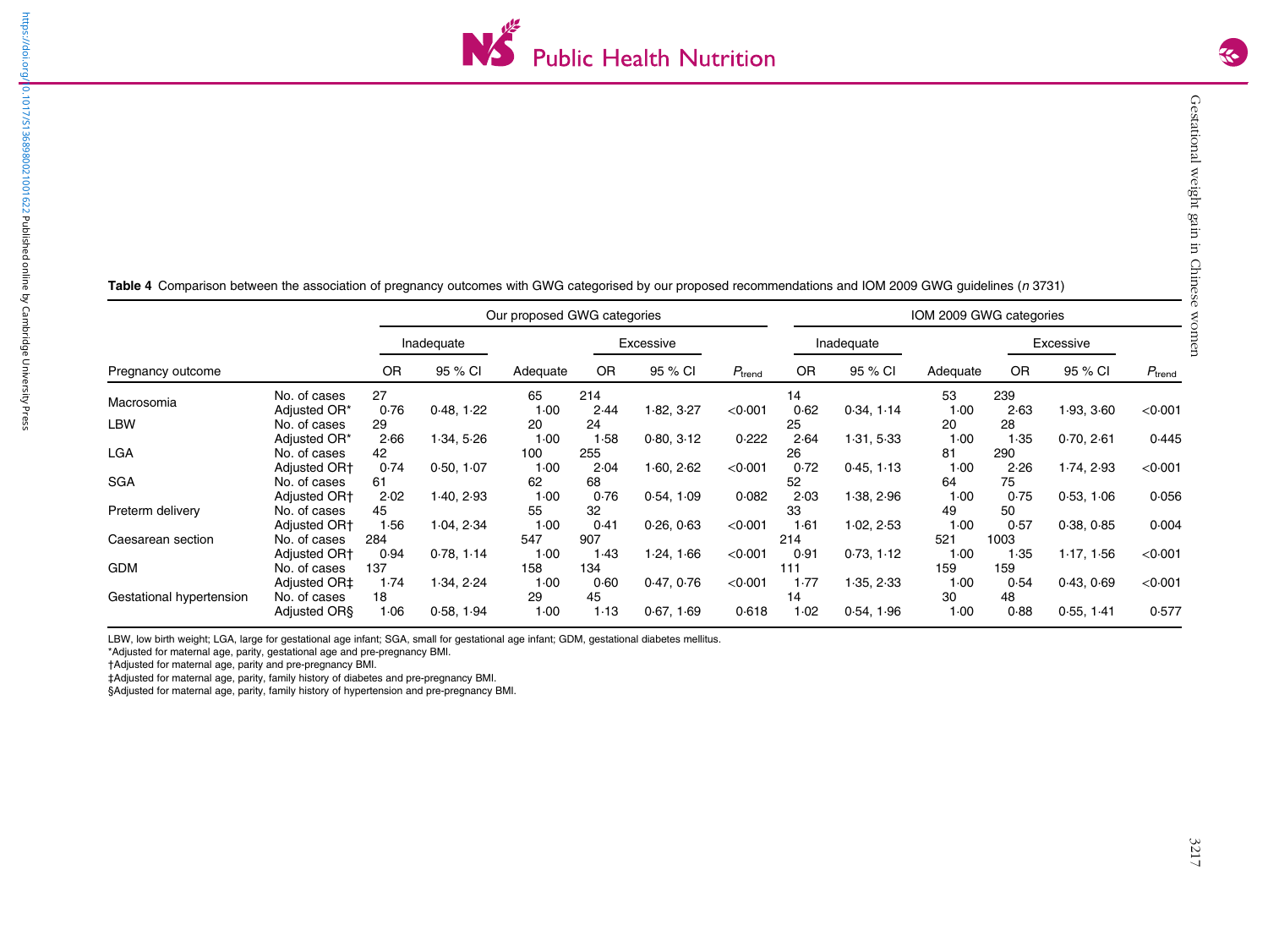<span id="page-8-0"></span>Table 5 Predictive values of our proposed recommendations and IOM guidelines for the adverse pregnancy outcomes

| Pregnancy outcomes       |                     | <b>PPV</b> | <b>NPV</b> | Sensitivity | Specificity | <b>AUC</b> | P       |
|--------------------------|---------------------|------------|------------|-------------|-------------|------------|---------|
| Macrosomia               | Our recommendations | 12.0       | 95.3       | 69.9        | 54.1        | 0.620      | < 0.001 |
|                          | IOM quidelines      | 12.0       | 96.2       | 78.1        | 48.9        | 0.635      | < 0.001 |
| <b>LBW</b>               | Our recommendations | 1.6        | 97.8       | 27.4        | $65 - 7$    | 0.611      | 0.001   |
|                          | IOM quidelines      | 1·6        | 97.9       | 27.4        | 67.2        | 0.603      | 0.002   |
| <b>LGA</b>               | Our recommendations | 14.3       | 92.7       | 64.2        | 54.1        | 0.592      | < 0.001 |
|                          | IOM quidelines      | $14-6$     | 93.9       | 73.0        | 49.0        | 0.610      | < 0.001 |
| <b>SGA</b>               | Our recommendations | 4.9        | 94.8       | 32.5        | 65.8        | 0.573      | < 0.001 |
|                          | IOM quidelines      | 5.2        | 94.9       | 33.5        | 67.3        | 0.570      | < 0.001 |
| Preterm delivery         | Our recommendations | 4.3        | 96.9       | 41.7        | $66-1$      | 0.583      | 0.001   |
|                          | IOM quidelines      | 4.0        | $96 - 7$   | 37.1        | 67.5        | 0.557      | 0.026   |
| Caesarean section        | Our recommendations | 51.3       | 57.1       | 52.2        | 56.2        | 0.542      | < 0.001 |
|                          | IOM quidelines      | 50.9       | 57.6       | 57.7        | $50-7$      | 0.542      | < 0.001 |
| <b>GDM</b>               | Our recommendations | 7.5        | 84.8       | 31.2        | 50.0        | 0.594      | < 0.001 |
|                          | IOM quidelines      | 8.0        | 84.5       | 37.1        | 44.6        | 0.592      | < 0.001 |
| Gestational hypertension | Our recommendations | 2.5        | 97.6       | 48.9        | 52.2        | 0.505      | 0.861   |
|                          | IOM guidelines      | 2.4        | 97.5       | 52.2        | $46 - 7$    | 0.506      | 0.848   |

IOM, Institute of Medicine; PPV, positive predictive value; NPV, negative predictive value; LBW, low birth weight; LGA, large for gestational age infant; SGA, small for gestational age infant; GDM, gestational diabetes mellitus.

and obese women (BMI  $\geq$  25)<sup>[\(28\)](#page-10-0)</sup>. One study in Japan was based on five pre-pregnancy BMI subgroups (17·0–18·4, 18.5–19.9, 20–22.9, 23–24.9 and 25–27.4 kg/m<sup>2</sup>)<sup>[\(24](#page-10-0))</sup>. Another study also conducted in Japan creating optimal GWG only included overweight and obese pregnant women with a BMI  $\geq$  25 kg/m<sup>2([23](#page-9-0))</sup>. Recent research claimed that Chinese people have an elevated risk for obesity-related diseases at a lower BMI than Caucasians<sup>[\(47\)](#page-10-0)</sup>. The Chinese-specific BMI standard is more recommended for Chinese owing to its lower cut-off points for BMI catego- $\text{ries}^{(48)}$  $\text{ries}^{(48)}$  $\text{ries}^{(48)}$  and better sensitivity and specificity for identifying risk factors of diseases<sup> $(47)$ </sup>. Thus, in the present study, the Chinese-specific BMI criteria rather than WHO BMI international or Asian BMI categories were used.

Our study showed that excessive GWG is significantly associated with an increased risk of macrosomia, LGA and caesarean section, whereas inadequate GWG is significantly associated with an increased risk of LBW, SGA, preterm delivery and GDM. Consistent with our results, a meta-analysis published in 2017 concluded that inappropriate GWG was associated with higher risk of adverse pregnancy outcomes, including macrosomia, LGA, SGA, preterm birth and caesarean delivery<sup>[\(49\)](#page-10-0)</sup>. Although the observation of an inverse association between GWG and the risk of GDM was consistent with several studies<sup>[\(15](#page-9-0)[,50](#page-10-0)–[52](#page-10-0))</sup>, it was contrary to our primary hypothesis. One plausible explanation was that pregnant women tend to adopt weight management once being diagnosed with GDM within  $24-28$  weeks<sup>([15\)](#page-9-0)</sup>, leading to decreased weight gain in late pregnancy.

The key point of the GWG targets study is whether the new GWG targets can improve pregnancy outcomes, compared with the IOM recommendation. The results of the comparison showed that inappropriate GWG judged by our proposed recommendations was associated with higher risk of macrosomia, LBW, LGA, SGA, preterm

delivery and caesarean section, which was consistent with those judged by the IOM 2009 GWG guidelines. It seems logical that our proposed GWG recommendation is comparable with the IOM 2009 GWG guidelines and both of these two recommendations are suitable for Chinese pregnant women. Moreover, all of the AUC was above 0·50. This indicated that the GWG cut-offs proposed in the present study could well predict the occurrence of pregnancy outcomes such as macrosomia, LBW, LGA, SGA, preterm delivery, caesarean section and GDM.

To our knowledge, this is the first multicentre study restricted to Chinese population to estimate optimal GWG in Chinese pregnant women by applying predicted probability of a composite adverse pregnancy outcomes. Data were precisely and prospectively collected from a nationally representative sample across multiple cities in China, which enables us to popularise the results of the current study to some extent. Some limitations need to be addressed. First, the pre-pregnancy weight was selfreported and recall bias was inevitable. Second, the current study only focused on several adverse pregnancy outcomes but ignored some rare pregnancy outcomes such as still birth, neonatal death and congenital malformation. Third, we could not determine the appropriate GWG for obese women due to the small sample size. Further studies with a larger sample size are needed to create GWG recommendation for obese women. Fourth, all maternal and neonatal outcomes were weighted equally in the present study. However, some other specific adverse outcomes such as preterm delivery and SGA would be more serious than others like LGA.

In conclusion, inappropriate GWG was associated with several unfavourable pregnancy outcomes than an adequate GWG. The optimal GWG value (ranges) for the lowest predicted probability of combining adverse pregnancy outcomes was 15·0 kg (12·8–17·1) for underweight

Public Health Nutrition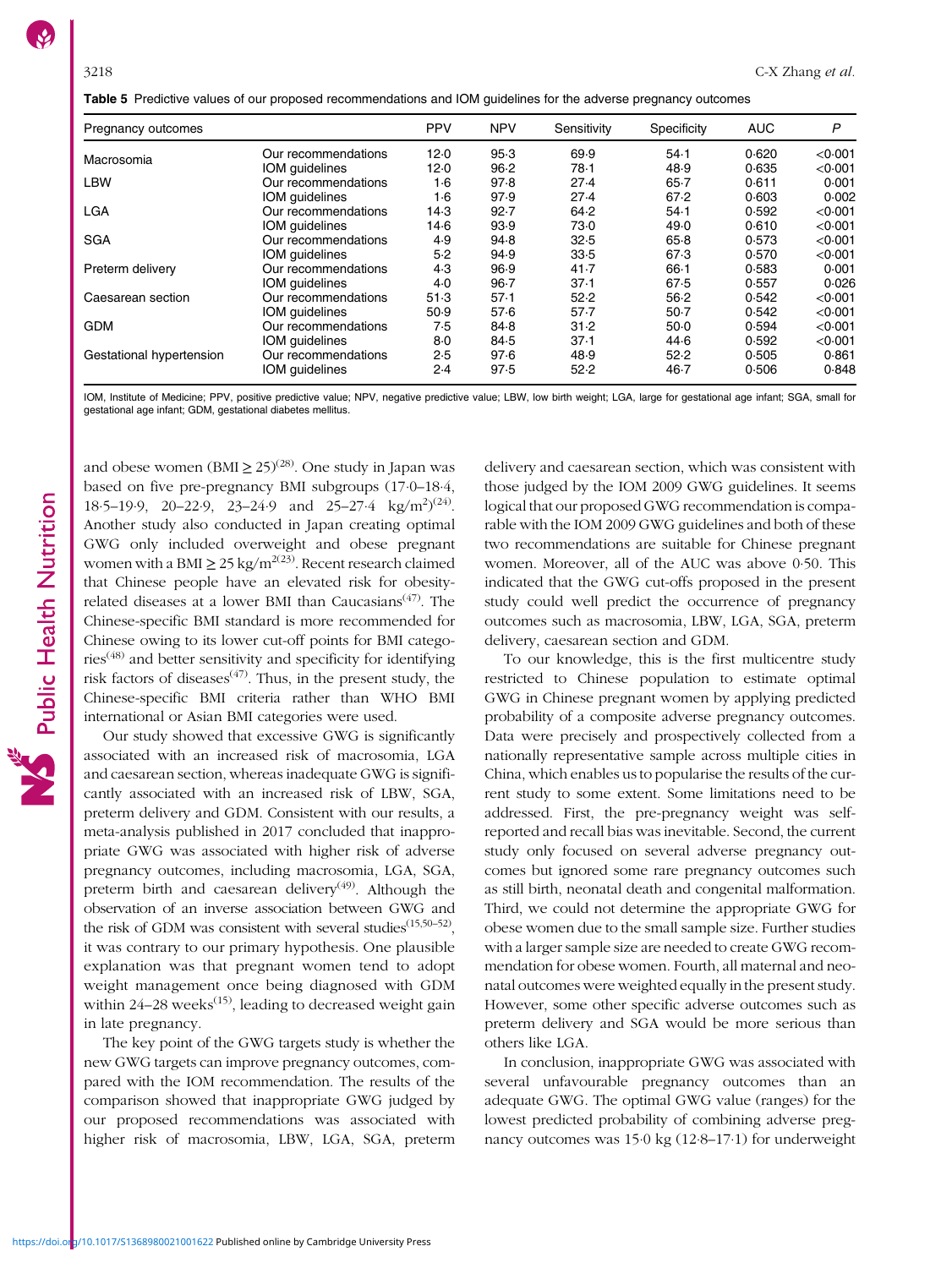Public Health Nutrition

<span id="page-9-0"></span>pregnant women, 14·2 kg (12·1–16·4) for normal weight pregnant women and 12·6 kg (10·4–14·9) for overweight pregnant women.

### Acknowledgements

Acknowledgements: The authors would like to thank the study participants' participation, without them the study would not have been possible. Financial support: The study was supported by Maternal and Child Nutrition Branch of Chinese Nutrition Society. The funders had no role in the design, analysis or writing of this article. Conflict of interest: There are no conflicts of interest. Authorship: The authors' contributions are as follows: C.X.Z.: conceptualisation (equal), formal analysis (lead), investigation (equal), writing – original draft (lead), writing – review and editing (lead); J.Q.L.: conceptualisation (equal), funding acquisition (equal), methodology (equal), resources (lead), supervision (equal), writing – review and editing (equal); K.Y.L.: formal analysis (lead), methodology (equal), visualisation (equal), writing – original draft (lead); N.H.Y.: conceptualisation (equal), investigation (equal), writing – review and editing (equal); G.Z.: conceptualisation (equal), investigation (equal), writing – review and editing (equal); L.M.M.: conceptualisation (equal), investigation (equal); Z.N.L.: conceptualisation (equal), investigation (equal); Y.T.: conceptualisation (equal), investigation (equal); W.X.: conceptualisation (equal), investigation (equal); N.D.: conceptualisation (equal), investigation (equal); Z.X.W.: conceptualisation (equal), funding acquisition (equal), investigation (equal), project administration (equal), supervision (equal), writing – review and editing (equal); Y.X.S.: conceptualisation (lead), funding acquisition (lead), project administration (lead), resources (equal), supervision (lead), writing – review and editing (equal). Ethics of human subject participation: The current study was conducted according to the guidelines laid down in the Declaration of Helsinki and all procedures involving research study participants were approved by the Biomedical Ethical Committee of Chinese Nutrition Society (CNS-2012-002). Written informed consent was obtained from all subjects.

# References

- 1. Kominiarek MA & Peaceman AM (2017) Gestational weight gain. Am J Obstet Gynecol 217, 642–651.
- 2. Godoy AC, Nascimento SL & Surita FG (2015) A systematic review and meta-analysis of gestational weight gain recommendations and related outcomes in Brazil. Clinics (Sao Paulo) 70, 758–764.
- 3. Johnson J, Clifton RG, Roberts JM et al. (2013) Pregnancy outcomes with weight gain above or below the 2009 Institute of Medicine guidelines. Obstet Gynecol 121, 969–975.
- 4. Rogozinska E, Zamora J, Marlin N et al. (2019) Gestational weight gain outside the Institute of Medicine recommendations and adverse pregnancy outcomes: analysis using individual participant data from randomised trials. BMC Pregnancy Childbirth 19, 322.
- 5. Takmaz T, Yalvac ES, Ozcan P et al. (2019) The predictive value of weight gain and waist circumference for gestational diabetes mellitus. Turk J Obstet Gynecol 16, 199-204.
- 6. Xiao L, Ding G, Vinturache A et al. (2017) Associations of maternal pre-pregnancy body mass index and gestational weight gain with birth outcomes in Shanghai, China. Sci Rep 7, 41073.
- 7. Li C, Liu Y & Zhang W (2015) Joint and independent associations of gestational weight gain and pre-pregnancy body mass index with outcomes of pregnancy in Chinese women: a retrospective cohort study. PLoS One 10, e0136850.
- 8. Li N, Liu E, Guo J et al. (2013) Maternal prepregnancy body mass index and gestational weight gain on pregnancy outcomes. PLoS One 8, e82310.
- 9. Huang A, Xiao Y, Hu H et al. (2020) Gestational weight gain charts by gestational age and body mass index for Chinese women: a population-based follow-up study. *J Epidemiol* 30, 345–353.
- 10. Fang HY, Zhao LY, Ju LH et al. (2018) Prevalence of malnutrition and overweight and obesity among childbearing women aged 15–49 years in China. Chin J Public Health 34, 1229–1232.
- 11. Chu SY, Bachman DJ, Callaghan WM et al. (2008) Association between obesity during pregnancy and increased use of health care. N Engl J Med 358, 1444-1453.
- 12. Du MK, Ge LY, Zhou ML et al. (2017) Effects of prepregnancy body mass index and gestational weight gain on neonatal birth weight. *J Zhejiang Univ Sci B* 18, 263–271.
- 13. Hung TH & Hsieh TT (2016) Pregestational body mass index, gestational weight gain, and risks for adverse pregnancy outcomes among Taiwanese women: a retrospective cohort study. Taiwan J Obstet Gynecol 55, 575-581.
- 14. Aviram A, Hod M & Yogev Y (2011) Maternal obesity: implications for pregnancy outcome and long-term risks – a link to maternal nutrition. Int J Gynaecol Obstet 115, Suppl. 1, S6–S10.
- 15. Yang W, Han F, Gao X et al. (2017) Relationship between gestational weight gain and pregnancy complications or delivery outcome. Sci Rep 7, 12531.
- 16. Ferreira LAP, Piccinato CA, Cordioli E et al. (2020) Pregestational body mass index, weight gain during pregnancy and perinatal outcome: a retrospective descriptive study. Einstein (Sao Paulo) 18, eAO4851.
- 17. Abenhaim HA, Kinch RA, Morin L et al. (2007) Effect of prepregnancy body mass index categories on obstetrical and neonatal outcomes. Arch Gynecol Obstet 275, 39–43.
- 18. Institute of Medicine (2009) Weight Gain during Pregnancy: Reexamining the Guidelines. Washington (DC): National Academies Press (US).
- 19. Chinese Society of Obstetrics and Gynecology & Chinese Medical Association (2018) Guideline of preconception and prenatal care. *Chin J Obstet Gynecol* 53, 7-13.
- 20. Yazdani S, Yosofniyapasha Y, Nasab BH et al. (2012) Effect of maternal body mass index on pregnancy outcome and newborn weight. BMC Res Notes 5, 34.
- 21. Wong W, Tang NL, Lau TK et al. (2000) A new recommendation for maternal weight gain in Chinese women.  $JAm$ Diet Assoc 100, 791-796.
- 22. Bracero LA & Byrne DW (1998) Optimal maternal weight gain during singleton pregnancy. Gynecol Obstet Invest 46,  $9 - 16$
- 23. Hirooka-Nakama J, Enomoto K, Sakamaki K et al. (2018) Optimal weight gain in obese and overweight pregnant Japanese women. Endocr  $J$  65, 557–567.